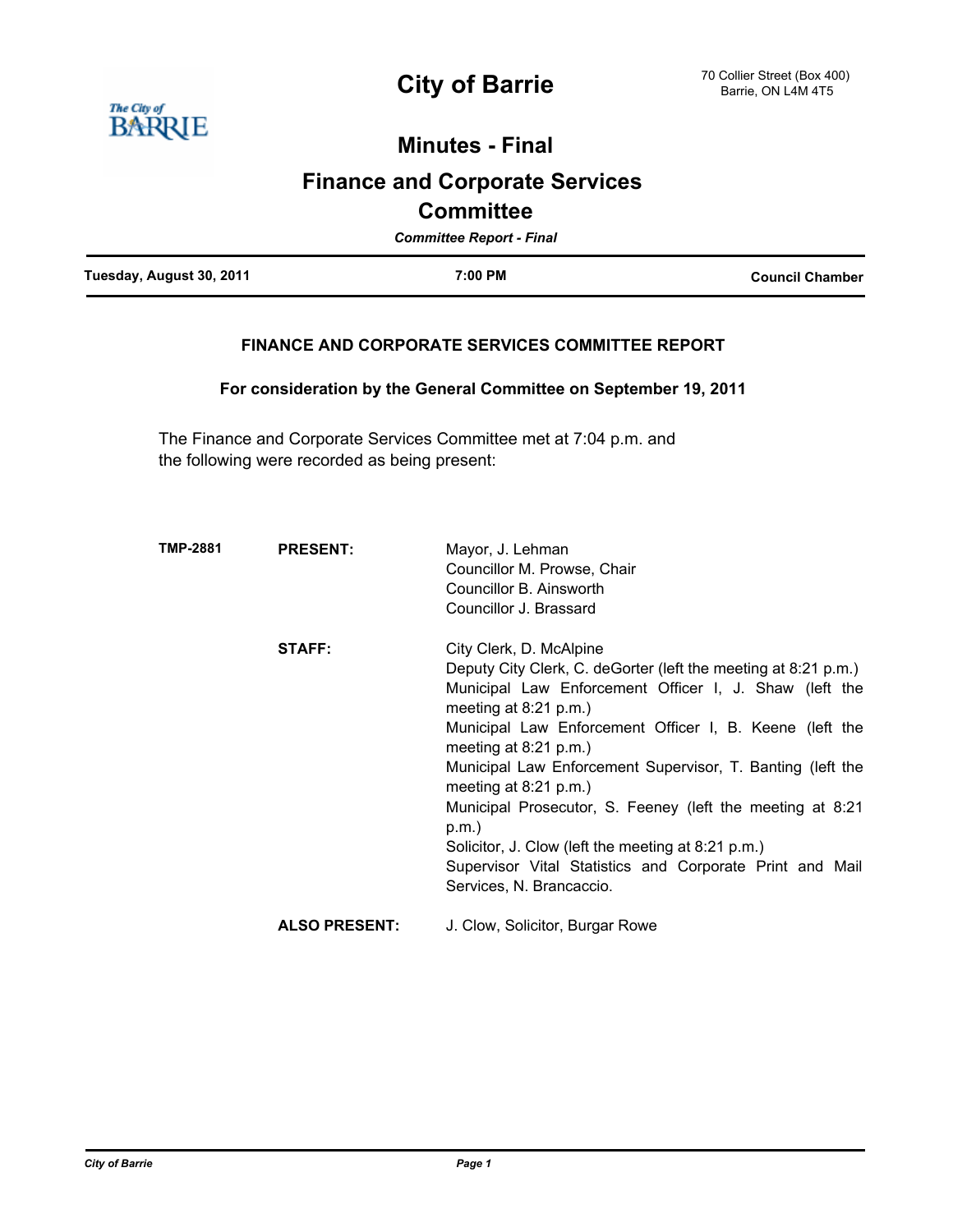**The Finance and Corporate Services Committee met at 7:04 p.m. for the purpose of conducting a hearing pursuant to City of Barrie By-law 2005-276 (Adult Entertainment Industry) as follows:**

## **SECTION "A"**

**Councillor M. Prowse advised the public that the purpose of the meeting was to conduct an appeal hearing pursuant to City of Barrie By-law 2005-276 (Adult Entertainment Industry) filed by E. Gillies (Adult Entertainment Attendant). Councillor Prowse confirmed with the Supervisor Vital Statistics and Corporate Mail and Print Services that notification was conducted in accordance with By-law 2005-276 for the hearing.**

## **11-FCS-024 APPEAL HEARING - BUSINESS LICENSING BY-LAW 2005-276 - ADULT ENTERTAINMENT INDUSTRY**

Mr. S. Feeney identified himself to the Chair and explained he was acting on behalf of the Issuer of Licences for the City of Barrie.

Ms. E. Gillies identified herself to the Chair.

Ms. T. Banting, Municipal Law Enforcement Supervisor and Issuer of Licences was sworn in by N. Brancaccio, Supervisor Vital Statistics, Corporate Print and Mail Services. Mr. Feeney presented evidence and examined Ms. T. Banting as a witness.

Ms. Gillies did not have any questions related to the evidence that had been provided.

Ms. E. Gillies was sworn in by N. Brancaccio, Supervisor Vital Statistics, Corporate Print and Mail Services.

Ms. Gillies presented evidence with respect to the appeal.

Mr. Feeney cross-examined Ms. E. Gillies with respect to the evidence that had been provided.

A Member of the Committee requested clarification of the evidence provided by the Applicant.

Mr. Feeney provided closing statements on behalf of the Issuer of Licences.

Ms. Gillies provided closing statements.

*Attachments:* [Decision - E Gillies.pdf](http://barrie.legistar.com/gateway.aspx?M=F&ID=412e4af5-045a-42cb-afeb-c5af60bf7f75.pdf)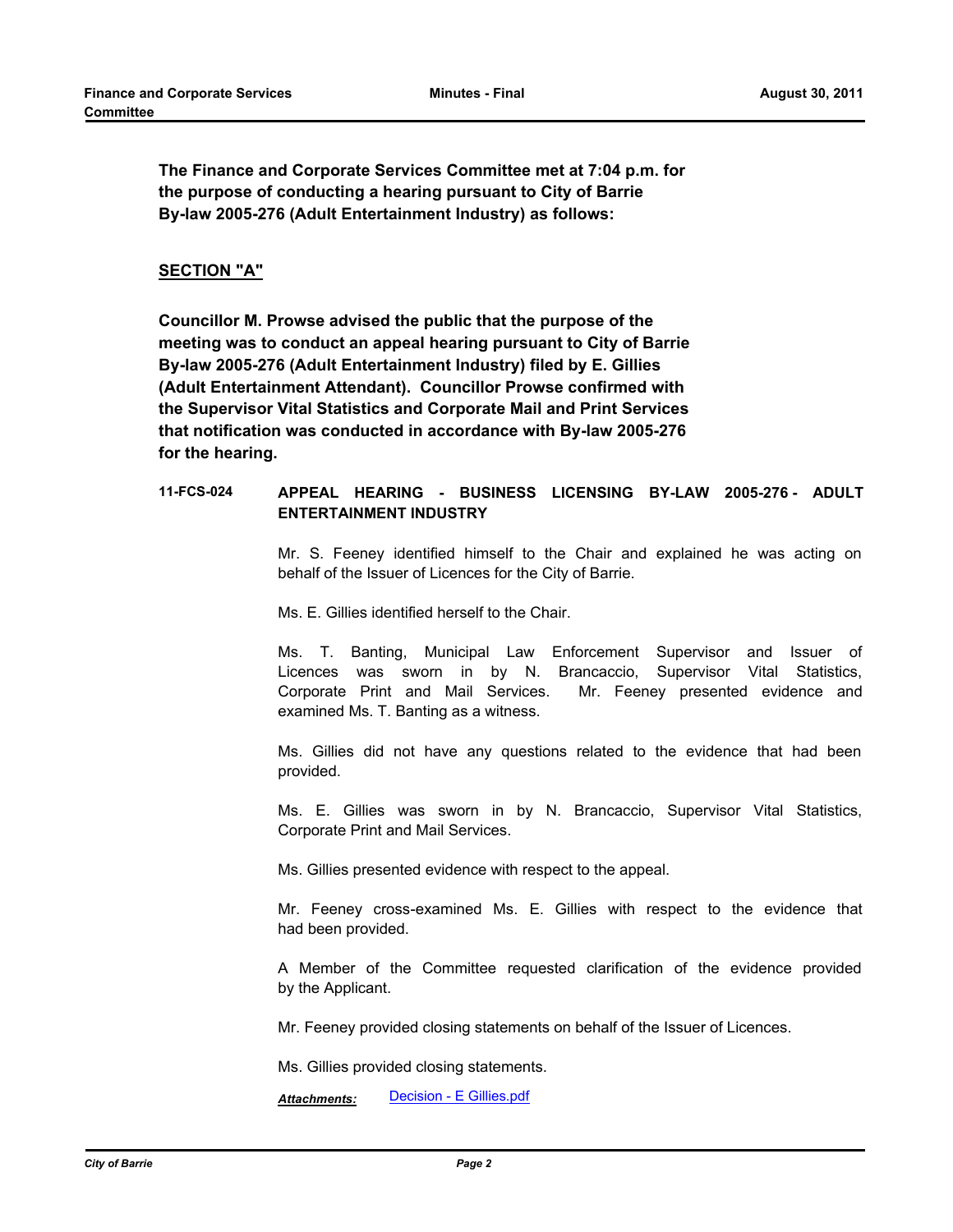**The Finance and Corporate Services Committee reports that upon adoption of the required procedural motion it met In-Camera at 7:35 p.m. in the Huronia Room to discuss a confidential solicitor-client advice matter with respect to the – appeal hearing of Ms. E. Gilles. The Municipal Law Enforcement Officer, Municipal Law Enforcement Officer II, Municipal Law Enforcement Supervisor, Municipal Prosecutor and the Supervisor of Vital Statistics and Corporate Mail and Print Services and members of the press and public were not present for this portion of the meeting. J. Clow, Solicitor was present in the Huronia Room B for this portion of the meeting.**

#### **SECTION "B"**

#### **11-FCS-025 CONFIDENTIAL SOLICITOR-CLIENT ADVICE MATTER - APPEAL HEARING OF MS. E. GILLIES**

That motion 11-FCS-025 contained within the confidential notes of the Finance and Corporate Services Committee dated August 30, 2011 concerning solicitor-client advice with respect to the appeal hearing of Ms. E. Gillies, be received.

**The Finance and Corporate Services Committee resumed in open session in the Council Chamber at 8:18 p.m.**

**The Finance and Corporate Services Committee met and reports as follows:**

#### **SECTION "C"**

#### **11-FCS-024 APPEAL HEARING - BUSINESS LICENSING BY-LAW 2005-276 - ADULT ENTERTAINMENT INDUSTRY**

J. Clow, Solicitor, provided information regarding the questions that he was asked by the Committee members while in the Huronia Room B and his responses to the questions.

Councillor M. Prowse, Chair of the Finance and Corporate Services Committee advised that the Committee had made a decision regarding the appeal of Ms. Gillies.

The appeal of By-law 2005-276 by Ms. E. Gillies was denied in accordance with Appendix "A" to the Finance and Corporate Services Committee Report dated August 30, 2011.

*Attachments:* [Decision - E Gillies.pdf](http://barrie.legistar.com/gateway.aspx?M=F&ID=412e4af5-045a-42cb-afeb-c5af60bf7f75.pdf)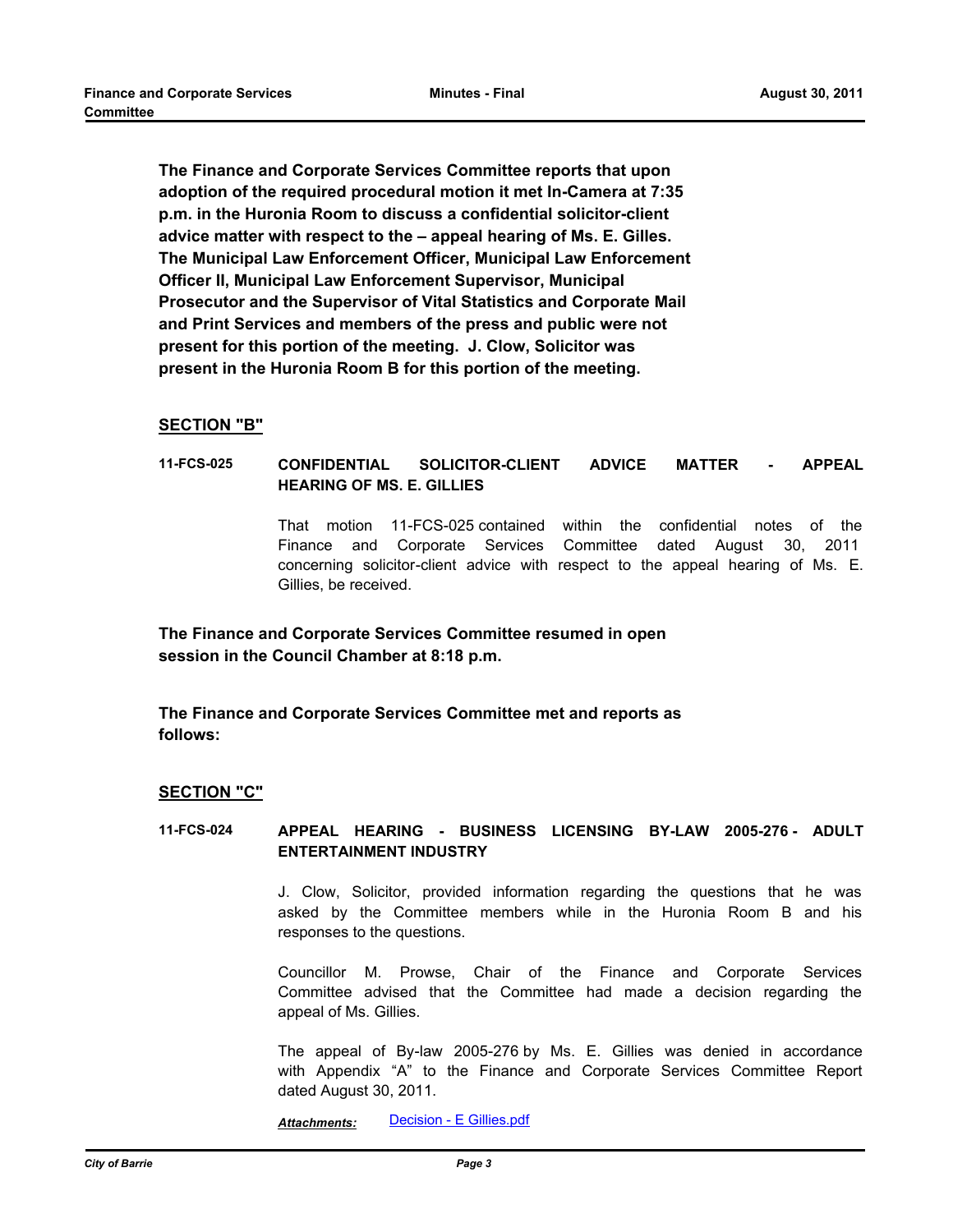**The Committee concluded the appeal hearing portion of the meeting at 8:20 p.m.**

**The Finance and Corporate Services Committee met and reports as follows:**

# **SECTION "D"**

**11-FCS-026 REPORT OF THE ACCESSIBILITY ADVISORY COMMITTEE DATED JUNE 23, 2011**

> The Accessibility Advisory Committee Report dated June 23, 2011 was received.

*Attachments:* [AAC - June 23 2011.docx](http://barrie.legistar.com/gateway.aspx?M=F&ID=095aa616-8350-426e-ba56-b5e89f688cbe.docx)

**11-FCS-027 REPORT OF THE TOWN AND GOWN COMMITTEE DATED JUNE 22, 2011** 

> The Town and Gown Advisory Committee Report dated June 22, 2011 was received.

*Attachments:* [Town and Gown - 110622.doc](http://barrie.legistar.com/gateway.aspx?M=F&ID=8c850f47-cf90-488a-95e1-64a71ea31692.doc)

**11-FCS-028 REPORT OF THE TOWN AND GOWN ADVISORY COMMITTEE DATED AUGUST 23, 2011**

> The Town and Gown Advisory Committee Report dated August 23, 2011 was received.

*Attachments:* [Town and Gown - 110823.doc](http://barrie.legistar.com/gateway.aspx?M=F&ID=b1b3dfa1-3b71-42ca-8d90-bb956cc84897.doc)